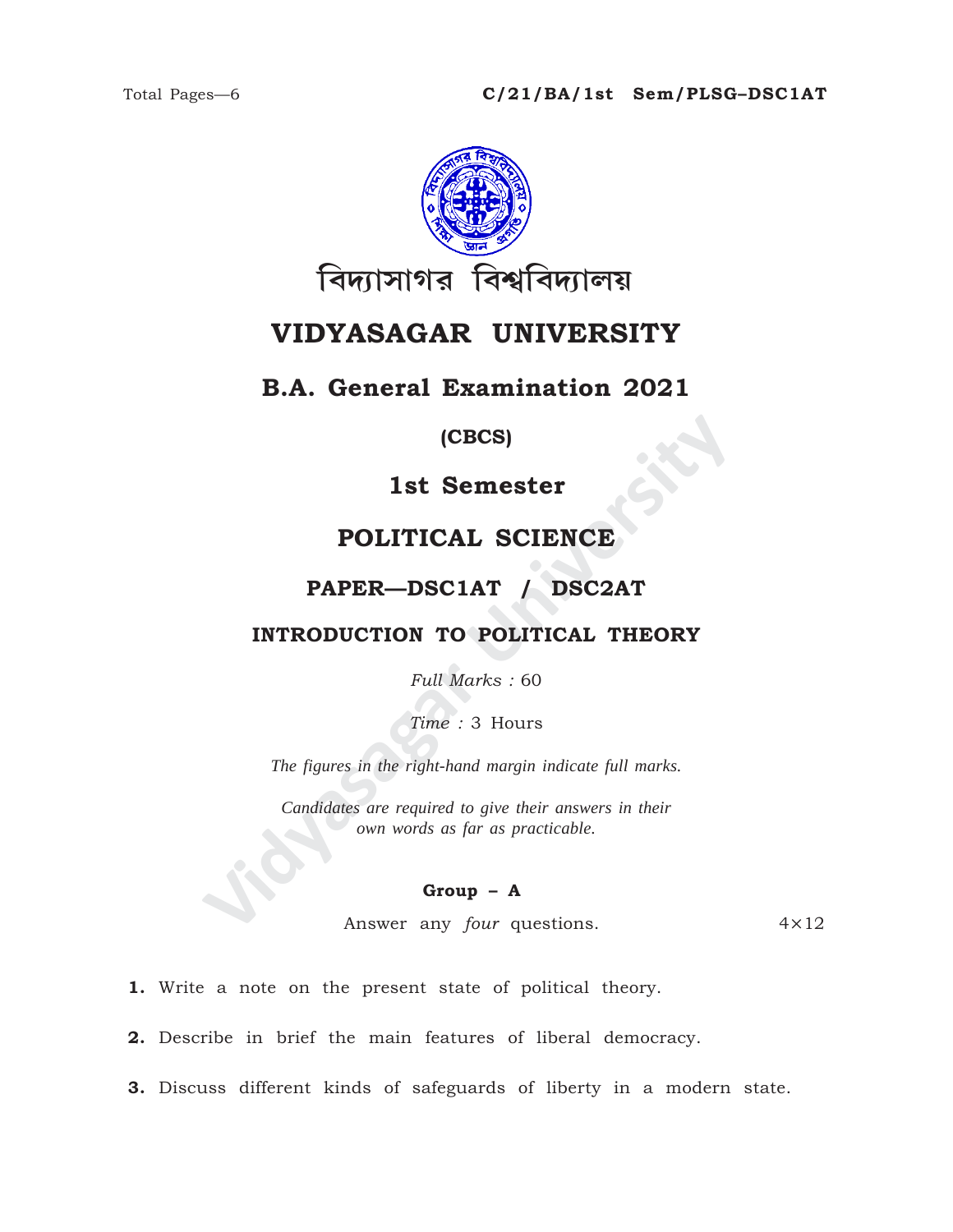- **4.** Explain the problem of reconciliation of liberty and equality.
- **5.** Write a note on the role and importance of political theory.
- **6.** Point out the limits of censorship.
- **7.** Explain the relationship between state and civil society.
- **8.** Analyse, in brief, how protective discrimination violate the principle of fairness.

#### **Group – B**

Answer any *six* questions. 6×2

- **9.** What do you mean by politics ?
- **10.** What is political theory ?
- 11. What do you mean by negative equality?
- **Group B**<br>
Answer any *six* questions.<br>
E do you mean by politics?<br>
E is political theory?<br>
E do you mean by negative equality?<br>
P any two differences between 'sex' and 'gender'.<br>
E is equality?<br>
P any two features of mo **12.** Write any two differences between 'sex' and 'gender'.
- **13.** What is equality ?
- **14.** Write any two features of modern liberal democracy.
- **15.** How do you define civil society ?
- **16.** What is the meaning of gender differences ?
- 17. What is the meaning of the term 'Gender'?
- **18.** Who wrote the book 'Vindication of the Rights of Women'? Mention the year of publication.

C/21/BA/1st Sem/PLSG–DSC1AT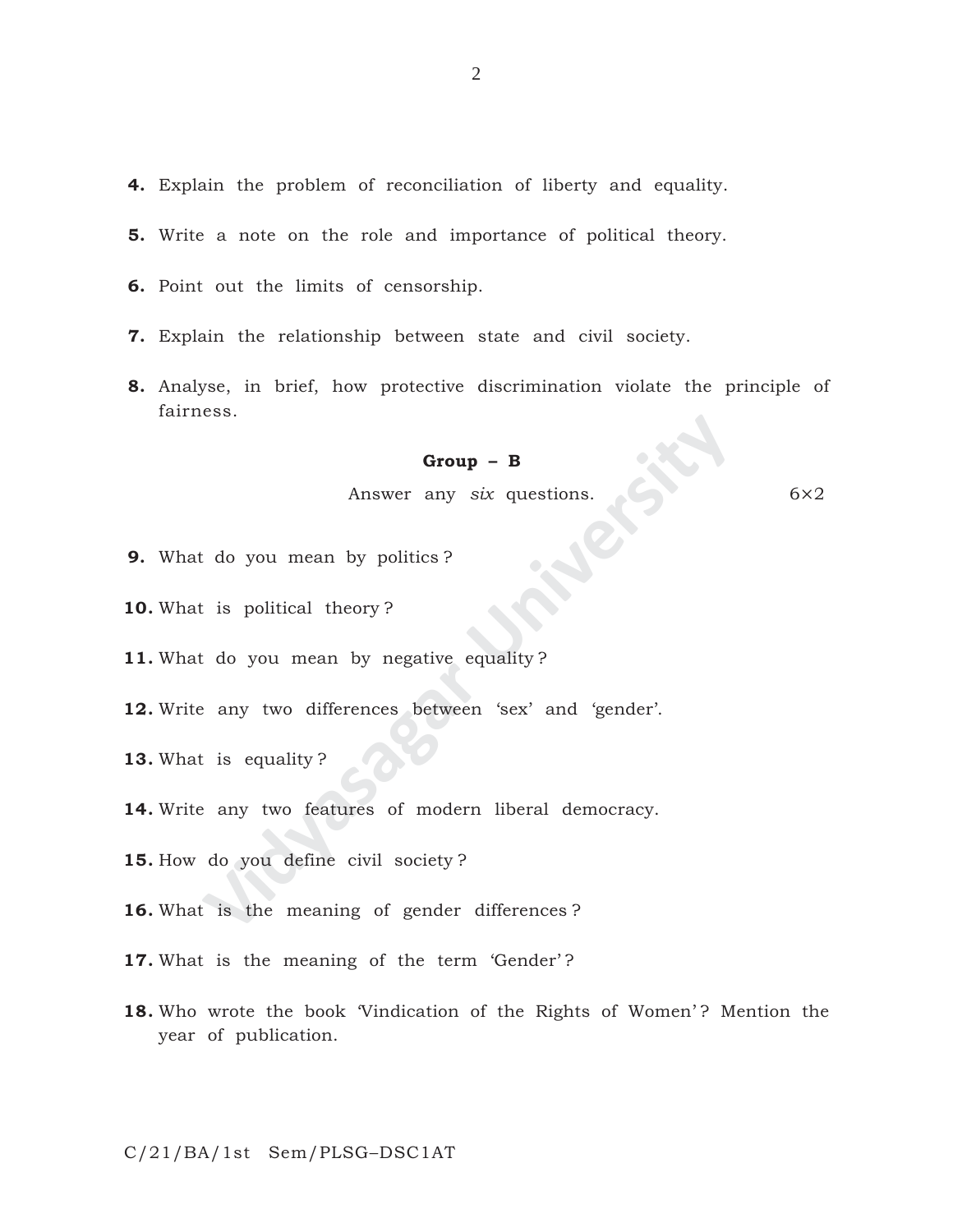# বঙ্গানুবাদ

দক্ষিণ প্রান্তস্থ সংখ্যাগুলি প্রশ্নমান নির্দেশক।

পরীক্ষার্থীদের যথাসম্ভব নিজের ভাষায় উত্তর দেওয়া প্রয়োজন।

# বিভাগ-ক

যেকোনো *চারটি* প্রশ্নের উত্তর দাও।

 $8 \times 22$ 

- $\overline{\phantom{a}}$ । রাজনৈতিক তত্ত্বের বর্তমান অবস্থান বিষয়ে একটি টীকা লেখ।
- $\vert \mathbf{X} \vert$  উদারনৈতিক গণতন্ত্রের প্রধান বৈশিষ্ট্যগুলি আলোচনা কর।
- ৩। আধুনিক রাষ্ট্রে স্বাধীনতার রক্ষাকবচগুলি কী কী আলোচনা কর।
- 8। স্বাধীনতা ও সাম্যের মধ্যে সামঞ্জস্য বিধানের মূল সমস্যাগুলি আলোচনা কর।
- $\alpha$ । রাজনৈতিক তত্ত্বের ভূমিকা ও গুরুত্ব বিষয়ে আলোচনা কর।
- ৬। সেন্সরশিপের সীমাবদ্ধতাগুলি আলোচনা কর।
- ৭। রাষ্ট্র ও নাগরিক সমাজের মধ্যে সম্পর্কের বিষয়টি বিশ্লেষণ কর।
- ৮। সংরক্ষণমূলক বৈষম্য কি ন্যায়ের নীতিকে লঙ্ঘন করে? বিষয়টি আলোচনা কর।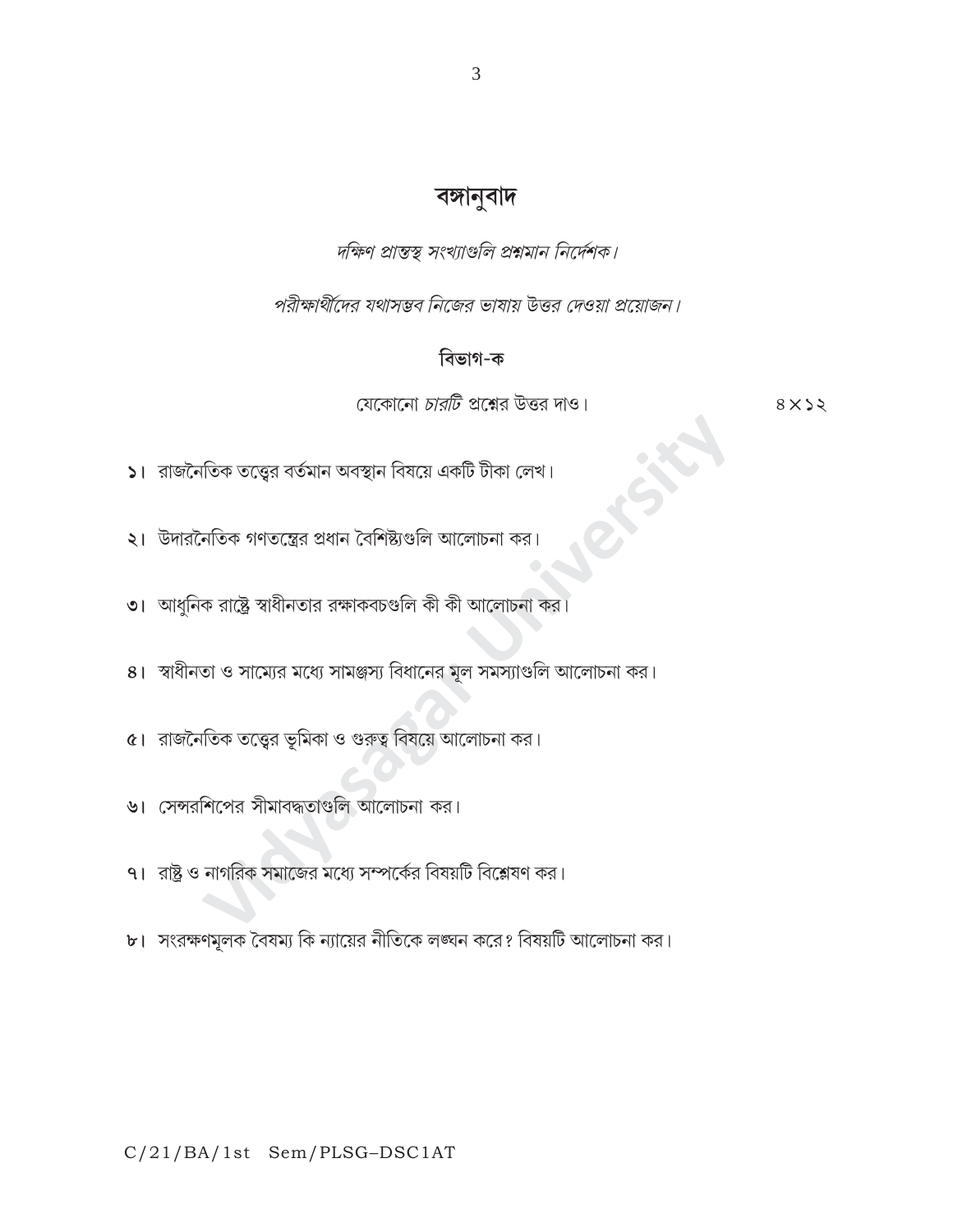১৮। Vindication of the Rights of Women' -গ্রন্থটি কার লেখা এবং কত সালে প্রকাশিত হয়?

- ১৭। 'জেণ্ডার' শব্দটির অর্থ কী?
- 
- ১৬। নারী ও পুরুষের মধ্যে লিঙ্গপার্থক্য বলতে কী বোঝায়?
- ১৫। পুরসমাজ বলতে কী বোঝায়?
- 

 $\sqrt{58}$ । আধুনিক উদারনৈতিক গণতন্ত্রের যেকোনো দুটি বৈশিষ্ট্য উল্লেখ কর।

- ১২। 'লিঙ্গ' ও 'জেণ্ডার' এর মধ্যে যে কোন দুটি পার্থক্য লেখ।
- ১১। নেতিবাচক সাম্য বলতে কী বোঝ?
- ১০। রাজনৈতিক তত্ত্ব কী?

১৩। সাম্য কী?

৯। রাজনীতির সংজ্ঞা দাও।

যেকোনো *ছয়টি* প্রশ্নের উত্তর দাও।

৬ $\times$ ২

বিভাগ-খ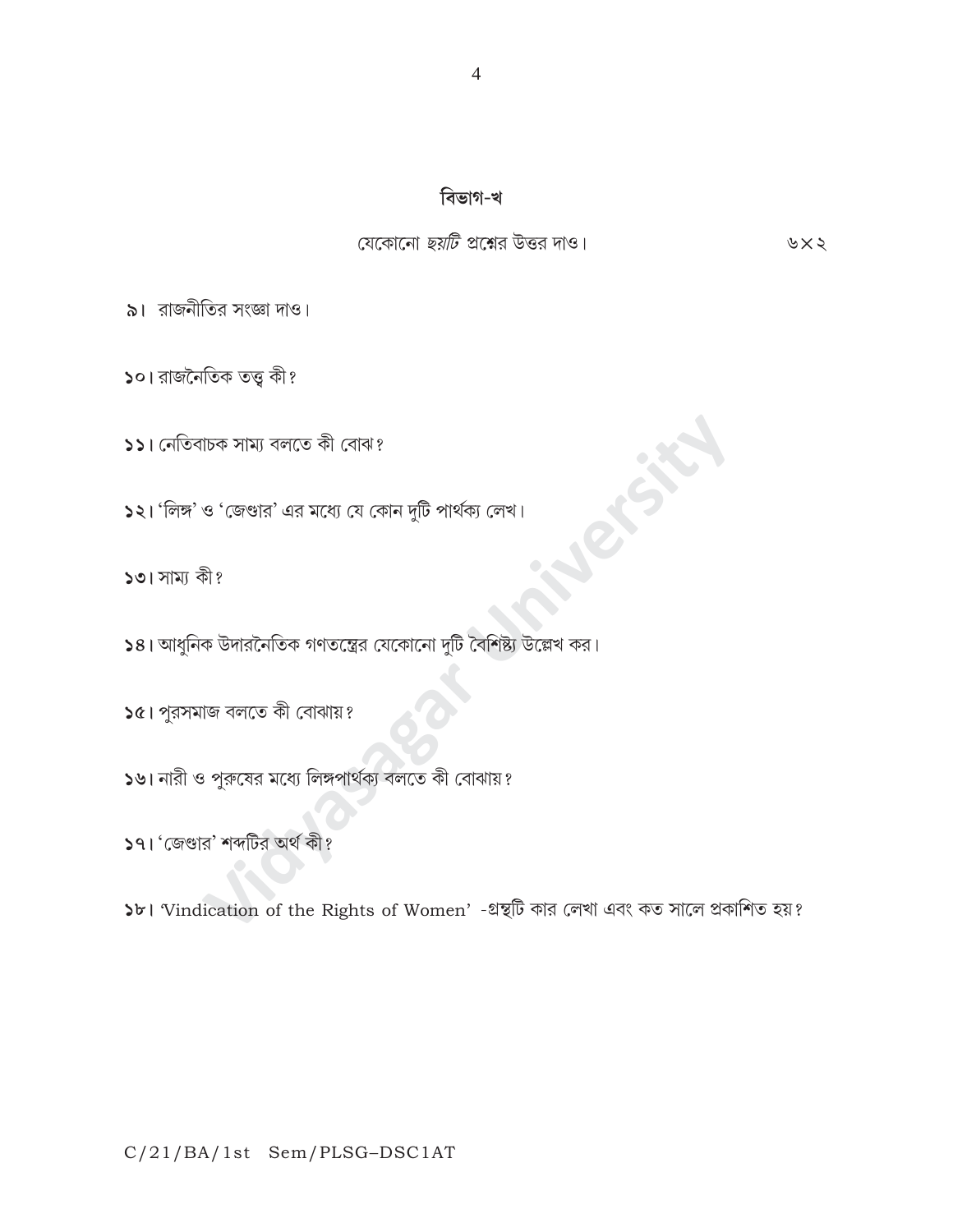#### **Group – A**

- o ) jahaN ge puniya. kukli reyag Tela ol me- eyag Tela ol me-**4**×**12**
- $\beta$ . dendato obore daregig denoegig eveloes tifabeta yapan pabele ya $\epsilon$
- $2.$  braincrorb  $6$ acaoacona aig ailad gborra (baglalia) aidagaoaig uzu
- $3.29$ alika  $10^{\circ}$  ramag saknsa karatroo sadagaanayay daya  $32$ y? ad soDor me|
- $e$ . laisaicsosi sid friches osidsi de frigandarkes (insasic decisio cipi  $R$ samossa po so  $R$ sassa asi
- $6.$  denderoad 020062 degeig waduaden er guruCe arabenez ep leged uz $\overline{1}$
- $C.$  LEDEUREAT REGERG LAUSING AGANGOE ENDOLLER (OP LOGOR) UZI
- **Vidyasagar University** 7. rastro ar nagorik somajx Talare sa.ga.y iDikaTe bisleson (ol  $DBODZD)$  ( $121$
- $8.$  La $8$ abaal Uppe warlaca  $93$  can parang cao bar  $93$  uaraua?  $07K2G$   $797$   $b202$   $20P332$  $B3G$   $(20$   $20P33)$   $(121)$

### **Group – B**

#### a ) hamat ge opspe ganais popd segaig oepa ap ue- exaging ox and  $6\times 2$

- $1.590270752696$  poribage  $1.9370999$
- $2.$   $300000000000000202900007$
- $8.$  C $70709090$  L $30400302002$   $029$   $24$   $050939.29$  ?
- $6.$  "pagebba" ar "wecoar "carea reage oarsa or ar uzi

C/21/BA/1st Sem/PLSG–DSC1AT